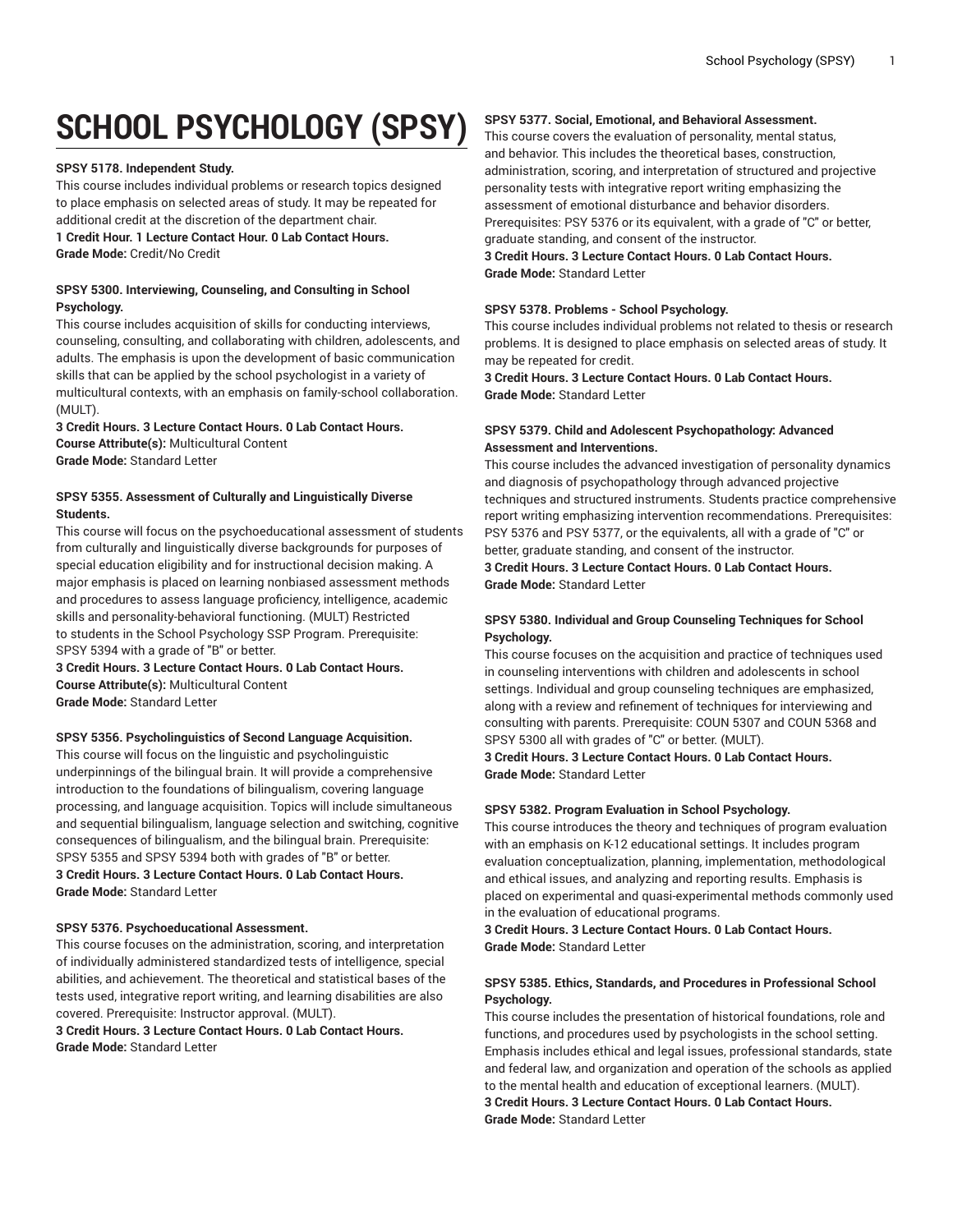# **SPSY 5386. Consultation and Professional Issues in School Psychology.**

This course presents models of consultation as they apply to the professional development and ethical position of the school psychologist. The course emphasizes the consultative role in relation to school administrators, guidance and counseling personnel, teachers, parents, students, and referral sources. Prerequisite: SPSY 5300 and SPSY 5385 both with grades of "C" or better. Corequisite: SPSY 5389 with a grade of "C" or better.(MULT).

**3 Credit Hours. 3 Lecture Contact Hours. 0 Lab Contact Hours. Grade Mode:** Standard Letter

# **SPSY 5387. Data-Based Decision-Making in Evaluation and Intervention.**

This course covers advanced techniques for assessment of special populations, including early childhood, and integration of information from a variety of sources for the development of educational interventions. A problem solving approach that focuses on linking evaluation and intervention processes will be utilized throughout the course. Prerequisite: SPSY 5376 with a grade of "C" or better. (MULT). **3 Credit Hours. 3 Lecture Contact Hours. 0 Lab Contact Hours. Grade Mode:** Standard Letter

#### **SPSY 5388. Psychometrics for School Psychologists.**

This course includes theoretical and empirical aspects of psychological measurement, scale development and testing for school psychologists. Topics include the statistical foundations of psychological measurement; stimulus and response-based measurement; social, legal, and ethical implications of testing; test and item bias; score reliability and validity; factor analysis; generalizability theory; and item response theory. **3 Credit Hours. 3 Lecture Contact Hours. 0 Lab Contact Hours. Grade Mode:** Standard Letter

#### **SPSY 5389. Practicum in School Psychology.**

Three practicum experiences occur in a school or agency setting with supervision by on-site and university supervisor. This course must be repeated for a total of nine credit hours. Prerequisite: SPSY 5376 and SPSY 5385 both with grades of "C" or better and instructor approval.MULT).

**3 Credit Hours. 3 Lecture Contact Hours. 0 Lab Contact Hours. Course Attribute(s):** Exclude from 3-peat Processing **Grade Mode:** Credit/No Credit

#### **SPSY 5391. Research Seminar.**

This course provides students with knowledge of the nature and techniques of social science research. Students will develop research literacy through critical reading and examination of both quantitative and qualitative research. Additional emphasis is given to the relationship and application of science to professional practice.

#### **3 Credit Hours. 3 Lecture Contact Hours. 0 Lab Contact Hours. Course Attribute(s):** Exclude from 3-peat Processing **Grade Mode:** Standard Letter

## **SPSY 5394. Multicultural Issues in School Psychology.**

The course provides a broad overview of the psychosocial,

psychoeducational and multicultural issues surrounding the delivery of psychoeducational services to students in school systems. The course will help the student develop cross-cultural sensitivity when conducting assessments, providing consultation and performing other interventions.  $(MIII)$ 

**3 Credit Hours. 3 Lecture Contact Hours. 0 Lab Contact Hours. Course Attribute(s):** Multicultural Content **Grade Mode:** Standard Letter

#### **SPSY 5395. Basic Psychopharmacology.**

This course introduces knowledge of psychopharmacology with children and adolescents, including brain-behavior relationships, psychopathology, and research methods, with application to childhood disorders for which medication is often prescribed. Emphasis is placed on informed consultation with parents, teachers, and medical professionals regarding children prescribed psychotropic medications. Prerequisite: SPSY 5300 and SPSY 5376 and SPSY 5377 and SPSY 5382 and SPSY 5385 all with grades of "B" or better.

**3 Credit Hours. 3 Lecture Contact Hours. 0 Lab Contact Hours. Grade Mode:** Standard Letter

#### **SPSY 5396. Biological Bases of Behavior.**

This course covers atypical disorders of brain development or function, particularly those likely to be encountered in the practice of school psychology. It includes an overview of neuropsychological and other tests with emphasis on development of a comprehensive assessment and intervention model through interpretation and critique or case studies. Prerequisite: SPSY 5376 and SPSY 5377 both with grades of "C" or better and instructor approval.

**3 Credit Hours. 3 Lecture Contact Hours. 0 Lab Contact Hours. Grade Mode:** Standard Letter

**SPSY 5398. Alternative Evaluation, Intervention, and Student Outcomes.** This course introduces students to the practice of curriculum based assessment in the context of a problem solving model of psychological services in the schools. Lectures, assignments, and activities develop competencies in the areas of non-traditional assessment, development of academic interventions, and the evaluation of student outcomes. **3 Credit Hours. 3 Lecture Contact Hours. 0 Lab Contact Hours.**

**Grade Mode:** Standard Letter

# **SPSY 5399A. Crisis Prevention, Intervention, and Response in the Schools.**

This course provides core knowledge related to fostering school safety and healthy learning environments, preventing school violence, preparing for crisis events that may impact the school community, and responding to school crises. It emphasizes research that informs best practices and provides information to promote leadership on school safety teams. **3 Credit Hours. 3 Lecture Contact Hours. 0 Lab Contact Hours. Course Attribute(s):** Exclude from 3-peat Processing|Topics

**Grade Mode:** Standard Letter